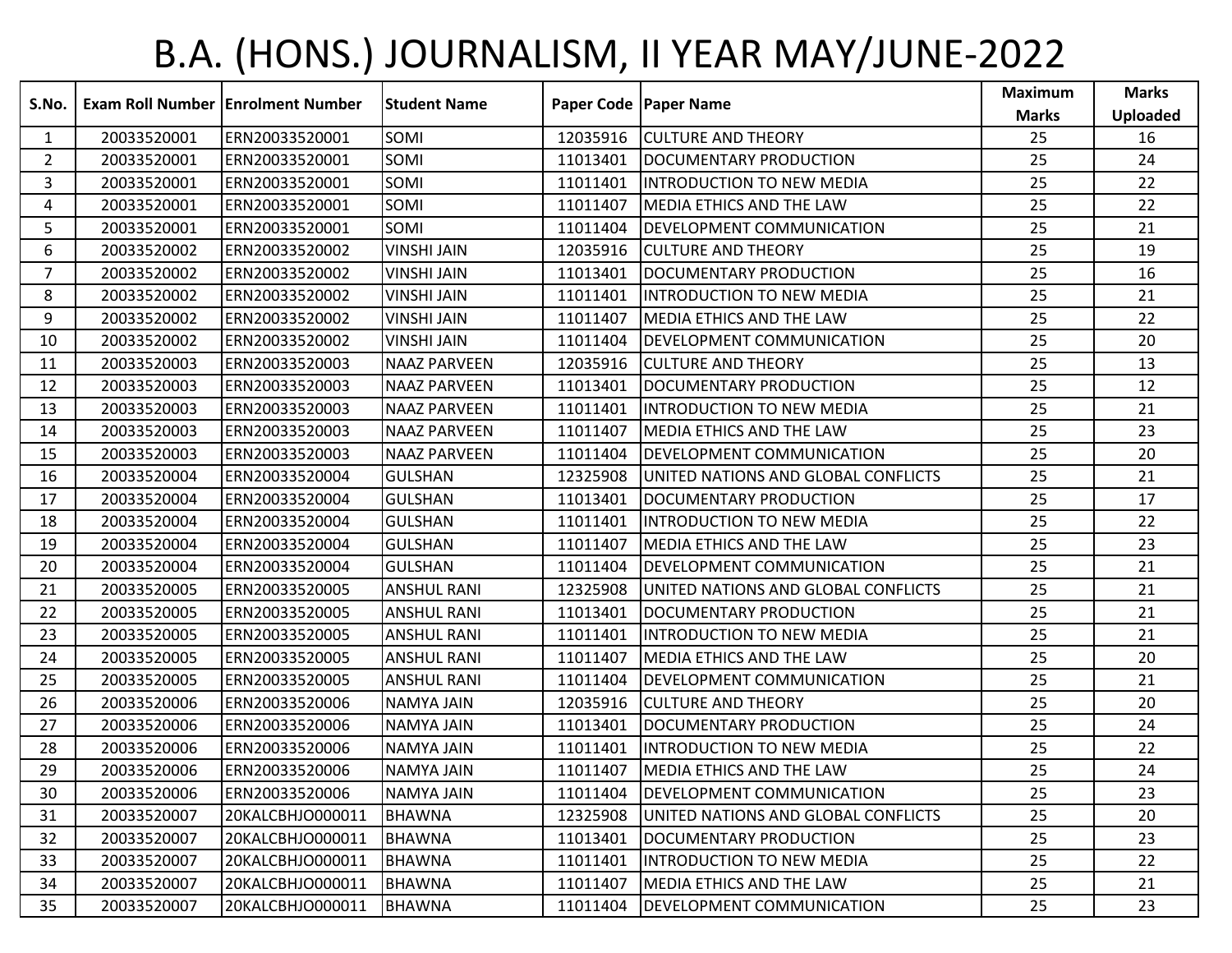| 36 | 20033520008 | 20KALCBHJO000027 | <b>NIDHI MATHUR</b>        | 12275401 | <b>INDIAN ECONOMY-II OR</b>         | 25 | 22 |
|----|-------------|------------------|----------------------------|----------|-------------------------------------|----|----|
| 37 | 20033520008 | 20KALCBHJO000027 | <b>INIDHI MATHUR</b>       | 11013401 | DOCUMENTARY PRODUCTION              | 25 | 19 |
| 38 | 20033520008 | 20KALCBHJO000027 | NIDHI MATHUR               | 11011401 | INTRODUCTION TO NEW MEDIA           | 25 | 22 |
| 39 | 20033520008 | 20KALCBHJO000027 | <b>NIDHI MATHUR</b>        | 11011407 | <b>IMEDIA ETHICS AND THE LAW</b>    | 25 | 19 |
| 40 | 20033520008 | 20KALCBHJO000027 | INIDHI MATHUR              | 11011404 | DEVELOPMENT COMMUNICATION           | 25 | 21 |
| 41 | 20033520009 | ERN20033520009   | <b>MANSI JAIN</b>          | 12035916 | <b>CULTURE AND THEORY</b>           | 25 | 17 |
| 42 | 20033520009 | ERN20033520009   | <b>MANSI JAIN</b>          | 11013401 | DOCUMENTARY PRODUCTION              | 25 | 17 |
| 43 | 20033520009 | ERN20033520009   | <b>MANSI JAIN</b>          | 11011401 | <b>INTRODUCTION TO NEW MEDIA</b>    | 25 | 21 |
| 44 | 20033520009 | ERN20033520009   | <b>MANSI JAIN</b>          | 11011407 | <b>IMEDIA ETHICS AND THE LAW</b>    | 25 | 20 |
| 45 | 20033520009 | ERN20033520009   | <b>MANSI JAIN</b>          | 11011404 | <b>DEVELOPMENT COMMUNICATION</b>    | 25 | 22 |
| 46 | 20033520010 | ERN20033520010   | PRIYA BHATNAGAR            | 12035916 | <b>CULTURE AND THEORY</b>           | 25 | 18 |
| 47 | 20033520010 | ERN20033520010   | PRIYA BHATNAGAR            | 11013401 | DOCUMENTARY PRODUCTION              | 25 | 24 |
| 48 | 20033520010 | ERN20033520010   | PRIYA BHATNAGAR            | 11011401 | <b>INTRODUCTION TO NEW MEDIA</b>    | 25 | 22 |
| 49 | 20033520010 | ERN20033520010   | PRIYA BHATNAGAR            | 11011407 | MEDIA ETHICS AND THE LAW            | 25 | 21 |
| 50 | 20033520010 | ERN20033520010   | <b>PRIYA BHATNAGAR</b>     | 11011404 | <b>DEVELOPMENT COMMUNICATION</b>    | 25 | 21 |
| 51 | 20033520011 | ERN20033520011   | KHUSHI MISHRA              | 12035916 | <b>CULTURE AND THEORY</b>           | 25 | 18 |
| 52 | 20033520011 | ERN20033520011   | KHUSHI MISHRA              | 11013401 | DOCUMENTARY PRODUCTION              | 25 | 23 |
| 53 | 20033520011 | ERN20033520011   | <b>KHUSHI MISHRA</b>       | 11011401 | <b>INTRODUCTION TO NEW MEDIA</b>    | 25 | 21 |
| 54 | 20033520011 | ERN20033520011   | <b>KHUSHI MISHRA</b>       | 11011407 | MEDIA ETHICS AND THE LAW            | 25 | 23 |
| 55 | 20033520011 | ERN20033520011   | <b>KHUSHI MISHRA</b>       | 11011404 | <b>DEVELOPMENT COMMUNICATION</b>    | 25 | 21 |
| 56 | 20033520012 | ERN20033520012   | <b>APEXA RAI</b>           | 12325908 | UNITED NATIONS AND GLOBAL CONFLICTS | 25 | 21 |
| 57 | 20033520012 | ERN20033520012   | <b>APEXA RAI</b>           | 11013401 | DOCUMENTARY PRODUCTION              | 25 | 24 |
| 58 | 20033520012 | ERN20033520012   | <b>APEXA RAI</b>           | 11011401 | <b>INTRODUCTION TO NEW MEDIA</b>    | 25 | 21 |
| 59 | 20033520012 | ERN20033520012   | <b>APEXA RAI</b>           | 11011407 | <b>MEDIA ETHICS AND THE LAW</b>     | 25 | 21 |
| 60 | 20033520012 | ERN20033520012   | <b>APEXA RAI</b>           | 11011404 | <b>DEVELOPMENT COMMUNICATION</b>    | 25 | 23 |
| 61 | 20033520013 | ERN20033520013   | <b>GUNGUN MISHRA</b>       | 12325908 | UNITED NATIONS AND GLOBAL CONFLICTS | 25 | 21 |
| 62 | 20033520013 | ERN20033520013   | <b>GUNGUN MISHRA</b>       | 11013401 | <b>DOCUMENTARY PRODUCTION</b>       | 25 | 23 |
| 63 | 20033520013 | ERN20033520013   | <b>GUNGUN MISHRA</b>       | 11011401 | <b>IINTRODUCTION TO NEW MEDIA</b>   | 25 | 22 |
| 64 | 20033520013 | ERN20033520013   | <b>GUNGUN MISHRA</b>       | 11011407 | MEDIA ETHICS AND THE LAW            | 25 | 24 |
| 65 | 20033520013 | ERN20033520013   | <b>GUNGUN MISHRA</b>       | 11011404 | <b>DEVELOPMENT COMMUNICATION</b>    | 25 | 22 |
| 66 | 20033520014 | 20KALCBHJO000046 | <b>TANUSHREE RATHAUR</b>   |          | 12275401  INDIAN ECONOMY-II OR      | 25 | 16 |
| 67 | 20033520014 | 20KALCBHJO000046 | <b>TANUSHREE RATHAUR</b>   | 11013401 | DOCUMENTARY PRODUCTION              | 25 | 23 |
| 68 | 20033520014 | 20KALCBHJO000046 | <b>TANUSHREE RATHAUR</b>   | 11011401 | <b>INTRODUCTION TO NEW MEDIA</b>    | 25 | 21 |
| 69 | 20033520014 | 20KALCBHJO000046 | <b>TANUSHREE RATHAUR</b>   | 11011407 | MEDIA ETHICS AND THE LAW            | 25 | 23 |
| 70 | 20033520014 | 20KALCBHJO000046 | <b>TANUSHREE RATHAUR</b>   | 11011404 | <b>DEVELOPMENT COMMUNICATION</b>    | 25 | 21 |
| 71 | 20033520015 |                  | 20520018 TANISHA GHILDIYAL | 12035916 | <b>CULTURE AND THEORY</b>           | 25 | 19 |
| 72 | 20033520015 |                  | 20520018 TANISHA GHILDIYAL | 11013401 | DOCUMENTARY PRODUCTION              | 25 | 20 |
| 73 | 20033520015 |                  | 20520018 TANISHA GHILDIYAL | 11011401 | <b>INTRODUCTION TO NEW MEDIA</b>    | 25 | 21 |
| 74 | 20033520015 |                  | 20520018 TANISHA GHILDIYAL | 11011407 | MEDIA ETHICS AND THE LAW            | 25 | 24 |
| 75 | 20033520015 |                  | 20520018 TANISHA GHILDIYAL | 11011404 | <b>DEVELOPMENT COMMUNICATION</b>    | 25 | 22 |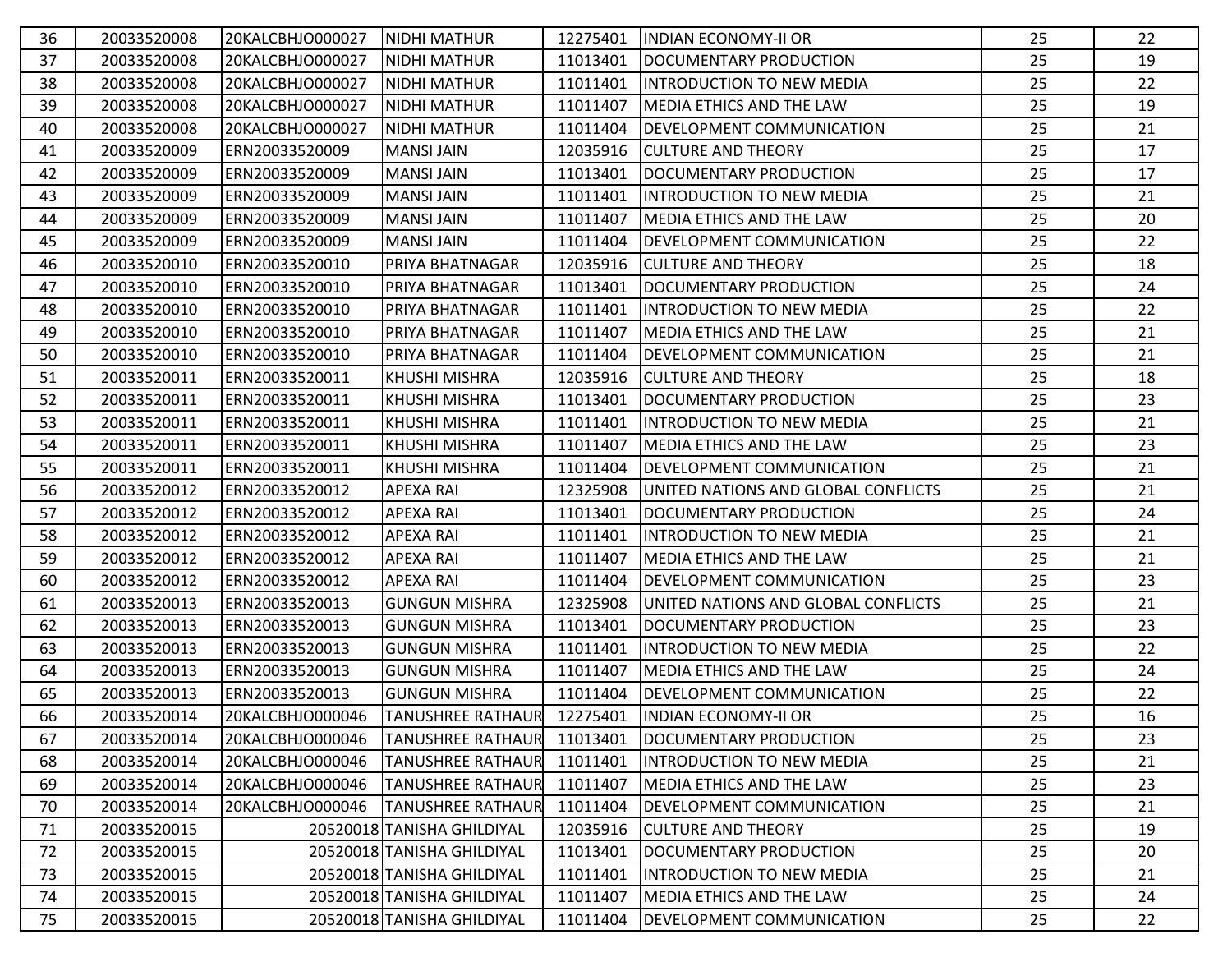| 76  | 20033520016 | ERN20033520016   | <b>NISTHA GOEL</b>    | 12035916 | <b>CULTURE AND THEORY</b>           | 25 | 18 |
|-----|-------------|------------------|-----------------------|----------|-------------------------------------|----|----|
| 77  | 20033520016 | ERN20033520016   | <b>NISTHA GOEL</b>    | 11013401 | DOCUMENTARY PRODUCTION              | 25 | 10 |
| 78  | 20033520016 | ERN20033520016   | <b>NISTHA GOEL</b>    | 11011401 | IINTRODUCTION TO NEW MEDIA          | 25 | 21 |
| 79  | 20033520016 | ERN20033520016   | <b>NISTHA GOEL</b>    | 11011407 | <b>MEDIA ETHICS AND THE LAW</b>     | 25 | 20 |
| 80  | 20033520016 | ERN20033520016   | <b>NISTHA GOEL</b>    | 11011404 | <b>DEVELOPMENT COMMUNICATION</b>    | 25 | 20 |
| 81  | 20033520017 | 20KALCBHJO000024 | <b>MUDITA GUPTA</b>   | 12035916 | <b>CULTURE AND THEORY</b>           | 25 | 9  |
| 82  | 20033520017 | 20KALCBHJO000024 | <b>MUDITA GUPTA</b>   | 11013401 | DOCUMENTARY PRODUCTION              | 25 | 23 |
| 83  | 20033520017 | 20KALCBHJO000024 | MUDITA GUPTA          | 11011401 | INTRODUCTION TO NEW MEDIA           | 25 | 21 |
| 84  | 20033520017 | 20KALCBHJO000024 | MUDITA GUPTA          | 11011407 | <b>MEDIA ETHICS AND THE LAW</b>     | 25 | 22 |
| 85  | 20033520017 | 20KALCBHJO000024 | IMUDITA GUPTA         | 11011404 | <b>DEVELOPMENT COMMUNICATION</b>    | 25 | 22 |
| 86  | 20033520018 | 20KALCBHJO000004 | <b>AKANKSHA DIXIT</b> | 12325908 | UNITED NATIONS AND GLOBAL CONFLICTS | 25 | 22 |
| 87  | 20033520018 | 20KALCBHJO000004 | <b>AKANKSHA DIXIT</b> | 11013401 | DOCUMENTARY PRODUCTION              | 25 | 18 |
| 88  | 20033520018 | 20KALCBHJO000004 | <b>AKANKSHA DIXIT</b> | 11011401 | <b>INTRODUCTION TO NEW MEDIA</b>    | 25 | 21 |
| 89  | 20033520018 | 20KALCBHJO000004 | AKANKSHA DIXIT        | 11011407 | <b>IMEDIA ETHICS AND THE LAW</b>    | 25 | 23 |
| 90  | 20033520018 | 20KALCBHJO000004 | <b>AKANKSHA DIXIT</b> | 11011404 | DEVELOPMENT COMMUNICATION           | 25 | 22 |
| 91  | 20033520019 | 20KALCBHJO000018 | <b>JYOTI</b>          | 12275401 | <b>INDIAN ECONOMY-II OR</b>         | 25 | 23 |
| 92  | 20033520019 | 20KALCBHJO000018 | <b>JYOTI</b>          | 11013401 | DOCUMENTARY PRODUCTION              | 25 | 14 |
| 93  | 20033520019 | 20KALCBHJO000018 | <b>JYOTI</b>          | 11011401 | <b>INTRODUCTION TO NEW MEDIA</b>    | 25 | 21 |
| 94  | 20033520019 | 20KALCBHJO000018 | <b>JYOTI</b>          | 11011407 | <b>IMEDIA ETHICS AND THE LAW</b>    | 25 | 21 |
| 95  | 20033520019 | 20KALCBHJO000018 | <b>JYOTI</b>          | 11011404 | <b>DEVELOPMENT COMMUNICATION</b>    | 25 | 22 |
| 96  | 20033520020 | 20KALCBHJO000047 | <b>VANSHIKA SINGH</b> | 12035916 | <b>CULTURE AND THEORY</b>           | 25 | 18 |
| 97  | 20033520020 | 20KALCBHJO000047 | <b>VANSHIKA SINGH</b> | 11013401 | DOCUMENTARY PRODUCTION              | 25 | 18 |
| 98  | 20033520020 | 20KALCBHJO000047 | <b>VANSHIKA SINGH</b> | 11011401 | <b>INTRODUCTION TO NEW MEDIA</b>    | 25 | 21 |
| 99  | 20033520020 | 20KALCBHJO000047 | <b>VANSHIKA SINGH</b> | 11011407 | <b>MEDIA ETHICS AND THE LAW</b>     | 25 | 23 |
| 100 | 20033520020 | 20KALCBHJO000047 | <b>VANSHIKA SINGH</b> | 11011404 | <b>DEVELOPMENT COMMUNICATION</b>    | 25 | 22 |
| 101 | 20033520021 | 20KALCBHJO000013 | <b>DIVYA RUPAM</b>    | 12325908 | UNITED NATIONS AND GLOBAL CONFLICTS | 25 | 21 |
| 102 | 20033520021 | 20KALCBHJO000013 | <b>DIVYA RUPAM</b>    | 11013401 | DOCUMENTARY PRODUCTION              | 25 | 24 |
| 103 | 20033520021 | 20KALCBHJO000013 | <b>DIVYA RUPAM</b>    | 11011401 | INTRODUCTION TO NEW MEDIA           | 25 | 21 |
| 104 | 20033520021 | 20KALCBHJO000013 | <b>DIVYA RUPAM</b>    | 11011407 | <b>MEDIA ETHICS AND THE LAW</b>     | 25 | 24 |
| 105 | 20033520021 | 20KALCBHJO000013 | <b>DIVYA RUPAM</b>    | 11011404 | <b>DEVELOPMENT COMMUNICATION</b>    | 25 | 22 |
| 106 | 20033520022 | 20KALCBHJO000023 | <b>MANSI BHANDARI</b> |          | 12275401  INDIAN ECONOMY-II OR      | 25 | 25 |
| 107 | 20033520022 | 20KALCBHJO000023 | MANSI BHANDARI        | 11013401 | DOCUMENTARY PRODUCTION              | 25 | 24 |
| 108 | 20033520022 | 20KALCBHJO000023 | MANSI BHANDARI        | 11011401 | <b>INTRODUCTION TO NEW MEDIA</b>    | 25 | 22 |
| 109 | 20033520022 | 20KALCBHJO000023 | MANSI BHANDARI        | 11011407 | MEDIA ETHICS AND THE LAW            | 25 | 24 |
| 110 | 20033520022 | 20KALCBHJO000023 | MANSI BHANDARI        | 11011404 | <b>DEVELOPMENT COMMUNICATION</b>    | 25 | 22 |
| 111 | 20033520023 | ERN20033520023   | <b>SIMRAN</b>         | 12325908 | UNITED NATIONS AND GLOBAL CONFLICTS | 25 | 21 |
| 112 | 20033520023 | ERN20033520023   | SIMRAN                | 11013401 | DOCUMENTARY PRODUCTION              | 25 | 18 |
| 113 | 20033520023 | ERN20033520023   | SIMRAN                | 11011401 | INTRODUCTION TO NEW MEDIA           | 25 | 21 |
| 114 | 20033520023 | ERN20033520023   | SIMRAN                | 11011407 | MEDIA ETHICS AND THE LAW            | 25 | 21 |
| 115 | 20033520023 | ERN20033520023   | SIMRAN                | 11011404 | <b>DEVELOPMENT COMMUNICATION</b>    | 25 | 21 |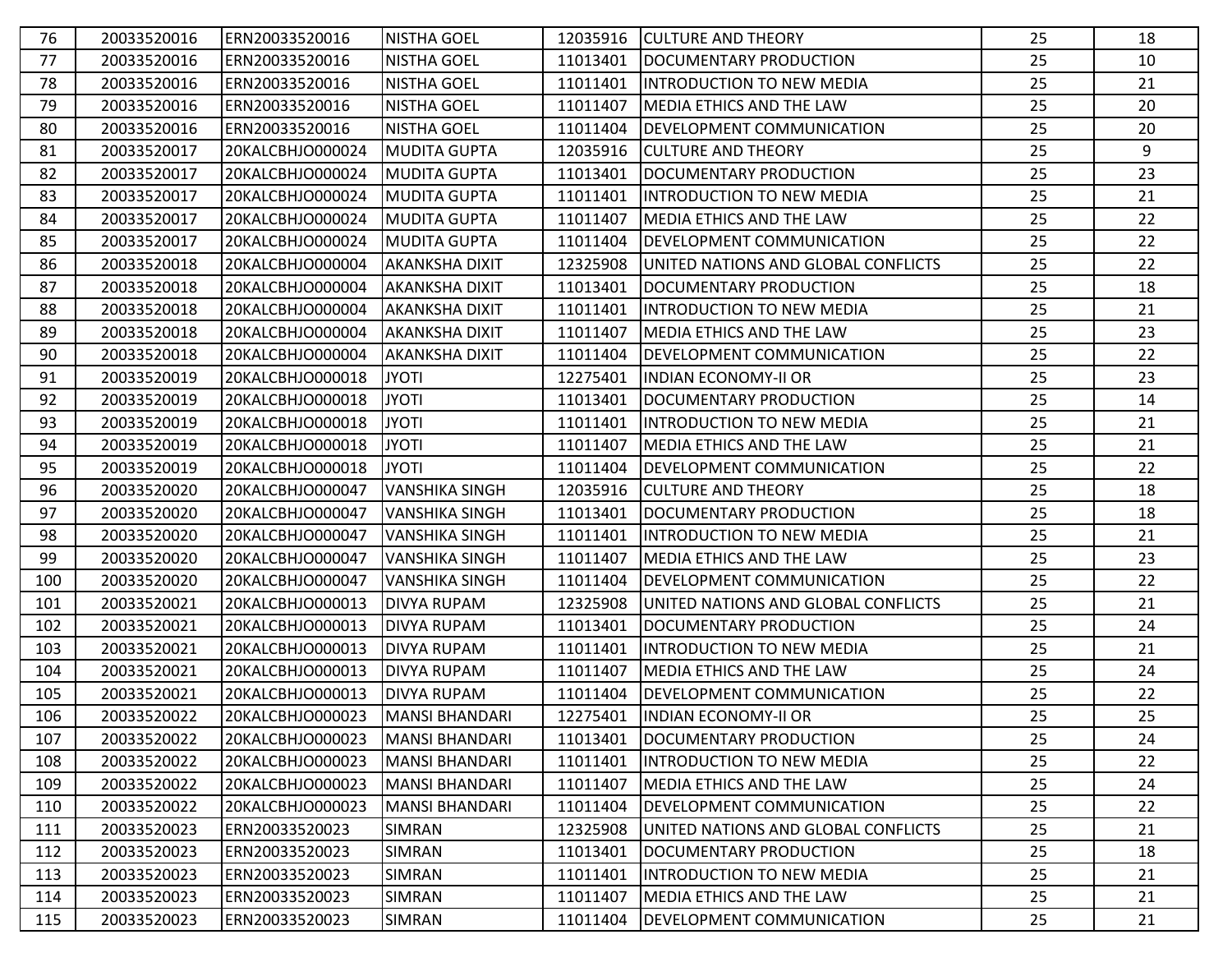| 116 | 20033520024 | ERN20033520024   | <b>VIDHUSHI TRIKHA</b> | 12035916 | <b>CULTURE AND THEORY</b>                | 25 | 18 |
|-----|-------------|------------------|------------------------|----------|------------------------------------------|----|----|
| 117 | 20033520024 | ERN20033520024   | <b>VIDHUSHI TRIKHA</b> | 11013401 | DOCUMENTARY PRODUCTION                   | 25 | 22 |
| 118 | 20033520024 | ERN20033520024   | <b>VIDHUSHI TRIKHA</b> | 11011401 | <b>INTRODUCTION TO NEW MEDIA</b>         | 25 | 21 |
| 119 | 20033520024 | ERN20033520024   | <b>VIDHUSHI TRIKHA</b> | 11011407 | <b>MEDIA ETHICS AND THE LAW</b>          | 25 | 20 |
| 120 | 20033520024 | ERN20033520024   | <b>VIDHUSHI TRIKHA</b> | 11011404 | <b>DEVELOPMENT COMMUNICATION</b>         | 25 | 22 |
| 121 | 20033520025 | 20KALCBHJO000007 | <b>ANSHVI SINGH</b>    | 11011401 | <b>INTRODUCTION TO NEW MEDIA</b>         | 25 | 22 |
| 122 | 20033520025 | 20KALCBHJO000007 | <b>ANSHVI SINGH</b>    | 11011407 | <b>MEDIA ETHICS AND THE LAW</b>          | 25 | 24 |
| 123 | 20033520025 | 20KALCBHJO000007 | <b>ANSHVI SINGH</b>    | 11011404 | <b>DEVELOPMENT COMMUNICATION</b>         | 25 | 23 |
| 124 | 20033520025 | 20KALCBHJO000007 | <b>ANSHVI SINGH</b>    | 11013401 | DOCUMENTARY PRODUCTION                   | 25 | 24 |
| 125 | 20033520025 | 20KALCBHJO000007 | <b>ANSHVI SINGH</b>    | 22415404 | <b>Project management and Techniques</b> | 25 | 20 |
| 126 | 20033520026 | 20KALCBHJO000021 | <b>KRITI SARAIYA</b>   | 12325908 | UNITED NATIONS AND GLOBAL CONFLICTS      | 25 | 21 |
| 127 | 20033520026 | 20KALCBHJO000021 | <b>KRITI SARAIYA</b>   | 11013401 | DOCUMENTARY PRODUCTION                   | 25 | 24 |
| 128 | 20033520026 | 20KALCBHJO000021 | <b>KRITI SARAIYA</b>   | 11011401 | <b>INTRODUCTION TO NEW MEDIA</b>         | 25 | 22 |
| 129 | 20033520026 | 20KALCBHJO000021 | KRITI SARAIYA          | 11011407 | <b>MEDIA ETHICS AND THE LAW</b>          | 25 | 24 |
| 130 | 20033520026 | 20KALCBHJO000021 | <b>KRITI SARAIYA</b>   | 11011404 | <b>DEVELOPMENT COMMUNICATION</b>         | 25 | 23 |
| 131 | 20033520027 | ERN20033520027   | SHRADDHA YADAV         | 12035916 | <b>CULTURE AND THEORY</b>                | 25 | 15 |
| 132 | 20033520027 | ERN20033520027   | SHRADDHA YADAV         | 11013401 | DOCUMENTARY PRODUCTION                   | 25 | 24 |
| 133 | 20033520027 | ERN20033520027   | SHRADDHA YADAV         | 11011401 | INTRODUCTION TO NEW MEDIA                | 25 | 22 |
| 134 | 20033520027 | ERN20033520027   | SHRADDHA YADAV         | 11011407 | MEDIA ETHICS AND THE LAW                 | 25 | 22 |
| 135 | 20033520027 | ERN20033520027   | SHRADDHA YADAV         | 11011404 | <b>DEVELOPMENT COMMUNICATION</b>         | 25 | 21 |
| 136 | 20033520028 | 20KALCBHJO000036 | <b>SALONI GUPTA</b>    | 12325908 | UNITED NATIONS AND GLOBAL CONFLICTS      | 25 | 20 |
| 137 | 20033520028 | 20KALCBHJO000036 | <b>SALONI GUPTA</b>    | 11013401 | DOCUMENTARY PRODUCTION                   | 25 | 20 |
| 138 | 20033520028 | 20KALCBHJO000036 | <b>SALONI GUPTA</b>    | 11011401 | IINTRODUCTION TO NEW MEDIA               | 25 | 22 |
| 139 | 20033520028 | 20KALCBHJO000036 | <b>SALONI GUPTA</b>    | 11011407 | <b>MEDIA ETHICS AND THE LAW</b>          | 25 | 22 |
| 140 | 20033520028 | 20KALCBHJO000036 | <b>SALONI GUPTA</b>    | 11011404 | <b>DEVELOPMENT COMMUNICATION</b>         | 25 | 22 |
| 141 | 20033520029 | ERN20033520029   | <b>ADITI JOSHI</b>     | 12325908 | UNITED NATIONS AND GLOBAL CONFLICTS      | 25 | 20 |
| 142 | 20033520029 | ERN20033520029   | <b>ADITI JOSHI</b>     | 11013401 | DOCUMENTARY PRODUCTION                   | 25 | 23 |
| 143 | 20033520029 | ERN20033520029   | <b>ADITI JOSHI</b>     | 11011401 | <b>INTRODUCTION TO NEW MEDIA</b>         | 25 | 21 |
| 144 | 20033520029 | ERN20033520029   | <b>ADITI JOSHI</b>     | 11011407 | <b>MEDIA ETHICS AND THE LAW</b>          | 25 | 21 |
| 145 | 20033520029 | ERN20033520029   | <b>ADITI JOSHI</b>     | 11011404 | <b>DEVELOPMENT COMMUNICATION</b>         | 25 | 22 |
| 146 | 20033520030 | ERN20033520030   | <b>SRISHTI JINDAL</b>  | 12035916 | <b>CULTURE AND THEORY</b>                | 25 | 16 |
| 147 | 20033520030 | ERN20033520030   | SRISHTI JINDAL         | 11013401 | DOCUMENTARY PRODUCTION                   | 25 | 11 |
| 148 | 20033520030 | ERN20033520030   | SRISHTI JINDAL         | 11011401 | <b>INTRODUCTION TO NEW MEDIA</b>         | 25 | 20 |
| 149 | 20033520030 | ERN20033520030   | SRISHTI JINDAL         | 11011407 | <b>MEDIA ETHICS AND THE LAW</b>          | 25 | 20 |
| 150 | 20033520030 | ERN20033520030   | SRISHTI JINDAL         | 11011404 | <b>DEVELOPMENT COMMUNICATION</b>         | 25 | 21 |
| 151 | 20033520031 | 20KALCBHJO000008 | <b>ANUSHKA KOGTA</b>   | 12275401 | <b>INDIAN ECONOMY-II OR</b>              | 25 | 23 |
| 152 | 20033520031 | 20KALCBHJO000008 | <b>ANUSHKA KOGTA</b>   | 11013401 | DOCUMENTARY PRODUCTION                   | 25 | 24 |
| 153 | 20033520031 | 20KALCBHJO000008 | <b>ANUSHKA KOGTA</b>   | 11011401 | <b>INTRODUCTION TO NEW MEDIA</b>         | 25 | 20 |
| 154 | 20033520031 | 20KALCBHJO000008 | <b>ANUSHKA KOGTA</b>   | 11011407 | MEDIA ETHICS AND THE LAW                 | 25 | 19 |
| 155 | 20033520031 | 20KALCBHJO000008 | <b>ANUSHKA KOGTA</b>   | 11011404 | <b>DEVELOPMENT COMMUNICATION</b>         | 25 | 22 |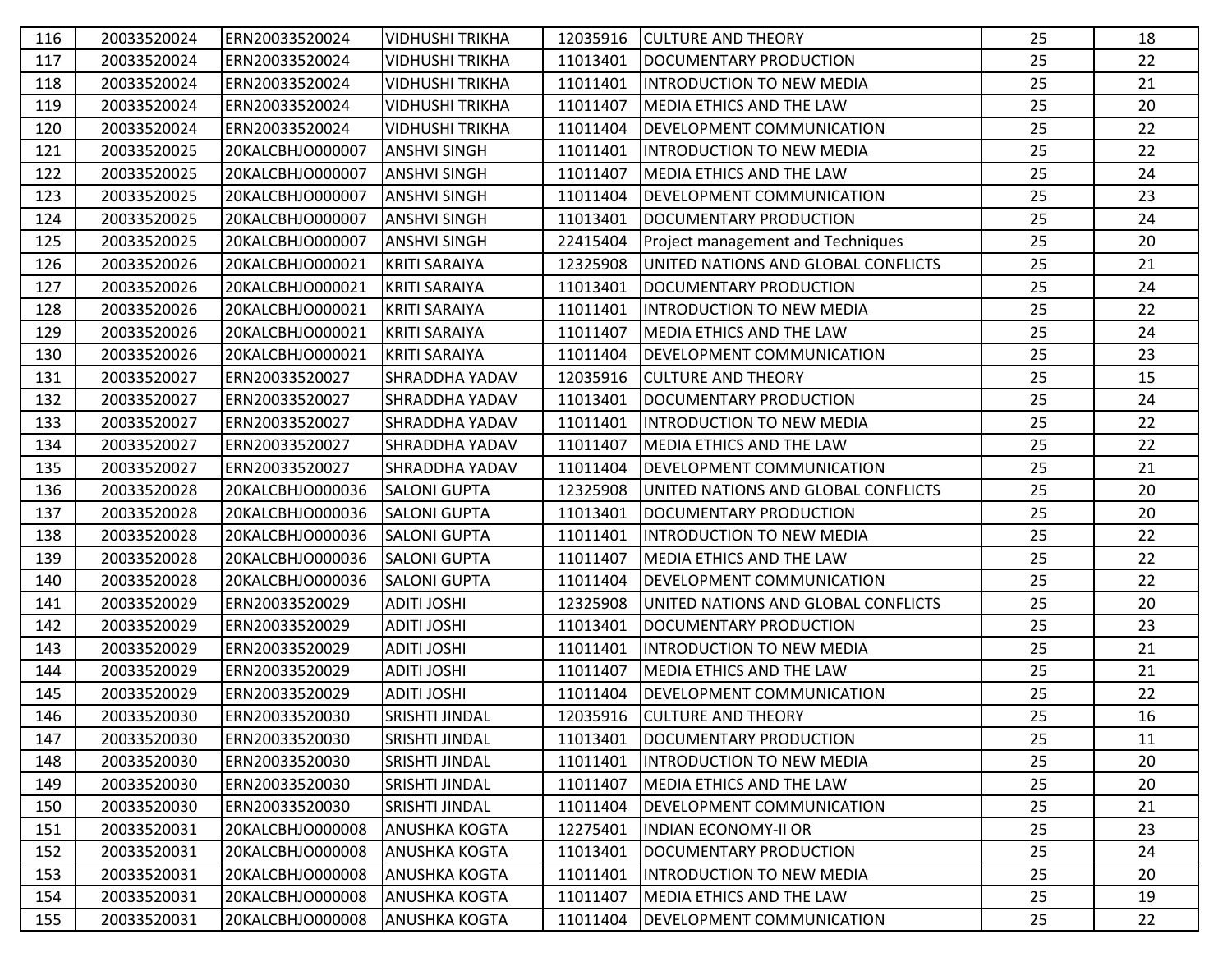| 156 | 20033520032 | ERN20033520032   | <b>SAKSHI RAJ</b>       | 12035916 | <b>CULTURE AND THEORY</b>           | 25 | 15 |
|-----|-------------|------------------|-------------------------|----------|-------------------------------------|----|----|
| 157 | 20033520032 | ERN20033520032   | SAKSHI RAJ              | 11013401 | DOCUMENTARY PRODUCTION              | 25 | 15 |
| 158 | 20033520032 | ERN20033520032   | SAKSHI RAJ              | 11011401 | IINTRODUCTION TO NEW MEDIA          | 25 | 21 |
| 159 | 20033520032 | ERN20033520032   | SAKSHI RAJ              | 11011407 | <b>MEDIA ETHICS AND THE LAW</b>     | 25 | 19 |
| 160 | 20033520032 | ERN20033520032   | SAKSHI RAJ              | 11011404 | <b>DEVELOPMENT COMMUNICATION</b>    | 25 | 21 |
| 161 | 20033520033 | 20KALCBHJO000034 | <b>ROSE NEGI</b>        | 12325908 | UNITED NATIONS AND GLOBAL CONFLICTS | 25 | 21 |
| 162 | 20033520033 | 20KALCBHJO000034 | <b>ROSE NEGI</b>        | 11013401 | DOCUMENTARY PRODUCTION              | 25 | 17 |
| 163 | 20033520033 | 20KALCBHJO000034 | <b>ROSE NEGI</b>        | 11011401 | INTRODUCTION TO NEW MEDIA           | 25 | 22 |
| 164 | 20033520033 | 20KALCBHJO000034 | <b>ROSE NEGI</b>        | 11011407 | <b>IMEDIA ETHICS AND THE LAW</b>    | 25 | 22 |
| 165 | 20033520033 | 20KALCBHJO000034 | <b>ROSE NEGI</b>        | 11011404 | DEVELOPMENT COMMUNICATION           | 25 | 22 |
| 166 | 20033520034 | ERN20033520034   | <b>VISHAKHA SHARMA</b>  | 12035916 | <b>CULTURE AND THEORY</b>           | 25 | 19 |
| 167 | 20033520034 | ERN20033520034   | <b>VISHAKHA SHARMA</b>  | 11013401 | DOCUMENTARY PRODUCTION              | 25 | 24 |
| 168 | 20033520034 | ERN20033520034   | <b>VISHAKHA SHARMA</b>  | 11011401 | <b>INTRODUCTION TO NEW MEDIA</b>    | 25 | 22 |
| 169 | 20033520034 | ERN20033520034   | <b>VISHAKHA SHARMA</b>  | 11011407 | <b>MEDIA ETHICS AND THE LAW</b>     | 25 | 23 |
| 170 | 20033520034 | ERN20033520034   | <b>VISHAKHA SHARMA</b>  | 11011404 | <b>DEVELOPMENT COMMUNICATION</b>    | 25 | 23 |
| 171 | 20033520035 | ERN20033520035   | <b>ISHIKA RAJ</b>       | 12325908 | UNITED NATIONS AND GLOBAL CONFLICTS | 25 | 20 |
| 172 | 20033520035 | ERN20033520035   | <b>ISHIKA RAJ</b>       | 11013401 | DOCUMENTARY PRODUCTION              | 25 | 17 |
| 173 | 20033520035 | ERN20033520035   | <b>ISHIKA RAJ</b>       | 11011401 | <b>INTRODUCTION TO NEW MEDIA</b>    | 25 | 21 |
| 174 | 20033520035 | ERN20033520035   | <b>ISHIKA RAJ</b>       | 11011407 | MEDIA ETHICS AND THE LAW            | 25 | 22 |
| 175 | 20033520035 | ERN20033520035   | <b>ISHIKA RAJ</b>       | 11011404 | DEVELOPMENT COMMUNICATION           | 25 | 20 |
| 176 | 20033520036 |                  | 20020043 ADHYA VASHISHT | 12035916 | <b>CULTURE AND THEORY</b>           | 25 | 16 |
| 177 | 20033520036 |                  | 20020043 ADHYA VASHISHT | 11013401 | DOCUMENTARY PRODUCTION              | 25 | 12 |
| 178 | 20033520036 |                  | 20020043 ADHYA VASHISHT | 11011401 | IINTRODUCTION TO NEW MEDIA          | 25 | 22 |
| 179 | 20033520036 |                  | 20020043 ADHYA VASHISHT | 11011407 | <b>MEDIA ETHICS AND THE LAW</b>     | 25 | 23 |
| 180 | 20033520036 |                  | 20020043 ADHYA VASHISHT | 11011404 | DEVELOPMENT COMMUNICATION           | 25 | 21 |
| 181 | 20033520037 | ERN20033520037   | <b>PREETI</b>           | 12035916 | <b>CULTURE AND THEORY</b>           | 25 | 16 |
| 182 | 20033520037 | ERN20033520037   | <b>PREETI</b>           | 11013401 | DOCUMENTARY PRODUCTION              | 25 | 15 |
| 183 | 20033520037 | ERN20033520037   | <b>PREETI</b>           | 11011401 | IINTRODUCTION TO NEW MEDIA          | 25 | 22 |
| 184 | 20033520037 | ERN20033520037   | <b>PREETI</b>           | 11011407 | <b>MEDIA ETHICS AND THE LAW</b>     | 25 | 20 |
| 185 | 20033520037 | ERN20033520037   | <b>PREETI</b>           | 11011404 | DEVELOPMENT COMMUNICATION           | 25 | 21 |
| 186 | 20033520038 | ERN20033520038   | <b>AKRITI TIWARI</b>    | 12325908 | UNITED NATIONS AND GLOBAL CONFLICTS | 25 | 20 |
| 187 | 20033520038 | ERN20033520038   | <b>AKRITI TIWARI</b>    | 11013401 | DOCUMENTARY PRODUCTION              | 25 | 20 |
| 188 | 20033520038 | ERN20033520038   | <b>AKRITI TIWARI</b>    | 11011401 | <b>INTRODUCTION TO NEW MEDIA</b>    | 25 | 21 |
| 189 | 20033520038 | ERN20033520038   | <b>AKRITI TIWARI</b>    | 11011407 | <b>MEDIA ETHICS AND THE LAW</b>     | 25 | 22 |
| 190 | 20033520038 | ERN20033520038   | AKRITI TIWARI           | 11011404 | <b>DEVELOPMENT COMMUNICATION</b>    | 25 | 22 |
| 191 | 20033520039 | ERN20033520039   | SMIRTI PANCHAL          | 12035916 | <b>CULTURE AND THEORY</b>           | 25 | 19 |
| 192 | 20033520039 | ERN20033520039   | SMIRTI PANCHAL          | 11013401 | DOCUMENTARY PRODUCTION              | 25 | 24 |
| 193 | 20033520039 | ERN20033520039   | <b>SMIRTI PANCHAL</b>   | 11011401 | <b>INTRODUCTION TO NEW MEDIA</b>    | 25 | 20 |
| 194 | 20033520039 | ERN20033520039   | <b>SMIRTI PANCHAL</b>   | 11011407 | MEDIA ETHICS AND THE LAW            | 25 | 23 |
| 195 | 20033520039 | ERN20033520039   | <b>SMIRTI PANCHAL</b>   | 11011404 | <b>DEVELOPMENT COMMUNICATION</b>    | 25 | 22 |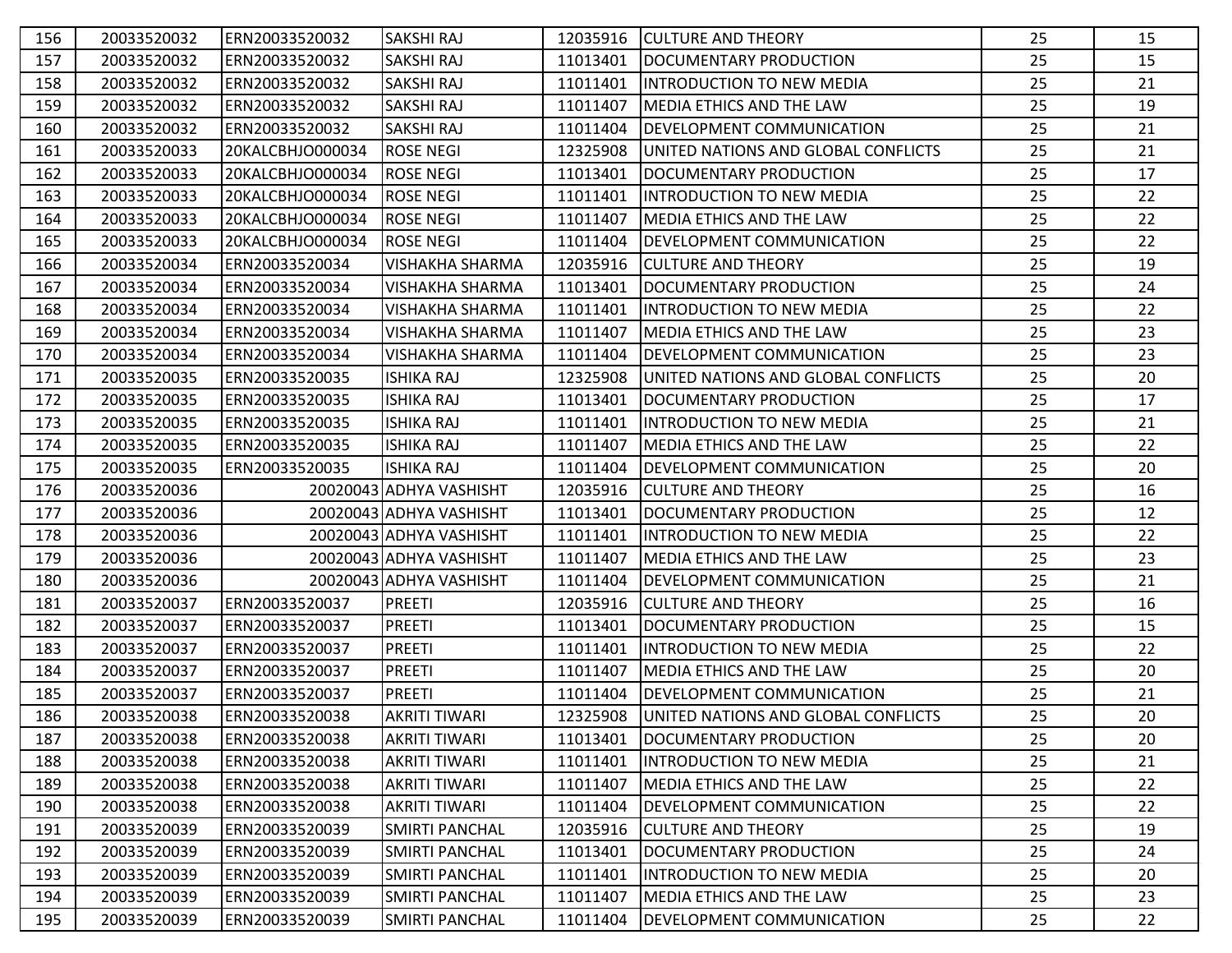| 196 | 20033520040 | ERN20033520040   | ISHRIYA GUPTA          | 12325908 | UNITED NATIONS AND GLOBAL CONFLICTS | 25 | 21 |
|-----|-------------|------------------|------------------------|----------|-------------------------------------|----|----|
| 197 | 20033520040 | ERN20033520040   | SHRIYA GUPTA           | 11013401 | DOCUMENTARY PRODUCTION              | 25 | 20 |
| 198 | 20033520040 | ERN20033520040   | <b>SHRIYA GUPTA</b>    | 11011401 | IINTRODUCTION TO NEW MEDIA          | 25 | 22 |
| 199 | 20033520040 | ERN20033520040   | <b>SHRIYA GUPTA</b>    | 11011407 | <b>MEDIA ETHICS AND THE LAW</b>     | 25 | 24 |
| 200 | 20033520040 | ERN20033520040   | <b>SHRIYA GUPTA</b>    | 11011404 | <b>DEVELOPMENT COMMUNICATION</b>    | 25 | 20 |
| 201 | 20033520041 | ERN20033520041   | POOJA SAINI            | 12325908 | UNITED NATIONS AND GLOBAL CONFLICTS | 25 | 19 |
| 202 | 20033520041 | ERN20033520041   | POOJA SAINI            | 11013401 | DOCUMENTARY PRODUCTION              | 25 | 20 |
| 203 | 20033520041 | ERN20033520041   | POOJA SAINI            | 11011401 | INTRODUCTION TO NEW MEDIA           | 25 | 22 |
| 204 | 20033520041 | ERN20033520041   | POOJA SAINI            | 11011407 | <b>MEDIA ETHICS AND THE LAW</b>     | 25 | 19 |
| 205 | 20033520041 | ERN20033520041   | POOJA SAINI            | 11011404 | <b>DEVELOPMENT COMMUNICATION</b>    | 25 | 21 |
| 206 | 20033520042 | ERN20033520042   | <b>SHWETA MILAN</b>    | 12325908 | UNITED NATIONS AND GLOBAL CONFLICTS | 25 | 20 |
| 207 | 20033520042 | ERN20033520042   | <b>SHWETA MILAN</b>    | 11013401 | DOCUMENTARY PRODUCTION              | 25 | 18 |
| 208 | 20033520042 | ERN20033520042   | SHWETA MILAN           | 11011401 | <b>INTRODUCTION TO NEW MEDIA</b>    | 25 | 20 |
| 209 | 20033520042 | ERN20033520042   | <b>SHWETA MILAN</b>    | 11011407 | <b>MEDIA ETHICS AND THE LAW</b>     | 25 | 22 |
| 210 | 20033520042 | ERN20033520042   | SHWETA MILAN           | 11011404 | DEVELOPMENT COMMUNICATION           | 25 | 21 |
| 211 | 20033520043 | ERN20033520043   | <b>ISHITA GARGI</b>    | 12035916 | <b>CULTURE AND THEORY</b>           | 25 | 15 |
| 212 | 20033520043 | ERN20033520043   | <b>ISHITA GARGI</b>    | 11013401 | DOCUMENTARY PRODUCTION              | 25 | 16 |
| 213 | 20033520043 | ERN20033520043   | <b>ISHITA GARGI</b>    | 11011401 | IINTRODUCTION TO NEW MEDIA          | 25 | 21 |
| 214 | 20033520043 | ERN20033520043   | <b>ISHITA GARGI</b>    | 11011407 | <b>MEDIA ETHICS AND THE LAW</b>     | 25 | 20 |
| 215 | 20033520043 | ERN20033520043   | <b>ISHITA GARGI</b>    | 11011404 | DEVELOPMENT COMMUNICATION           | 25 | 22 |
| 216 | 20033520044 | ERN20033520044   | <b>TENZIN LHADON</b>   | 12035916 | <b>CULTURE AND THEORY</b>           | 25 | 16 |
| 217 | 20033520044 | ERN20033520044   | <b>TENZIN LHADON</b>   | 11013401 | DOCUMENTARY PRODUCTION              | 25 | 20 |
| 218 | 20033520044 | ERN20033520044   | <b>TENZIN LHADON</b>   | 11011401 | IINTRODUCTION TO NEW MEDIA          | 25 | 20 |
| 219 | 20033520044 | ERN20033520044   | <b>TENZIN LHADON</b>   | 11011407 | <b>MEDIA ETHICS AND THE LAW</b>     | 25 | 23 |
| 220 | 20033520044 | ERN20033520044   | <b>TENZIN LHADON</b>   | 11011404 | DEVELOPMENT COMMUNICATION           | 25 | 22 |
| 221 | 20033520045 | 20KALCBHJO000012 | <b>DILNASHI ZEHRA</b>  | 12035916 | <b>CULTURE AND THEORY</b>           | 25 | 19 |
| 222 | 20033520045 | 20KALCBHJO000012 | <b>DILNASHI ZEHRA</b>  | 11013401 | DOCUMENTARY PRODUCTION              | 25 | 24 |
| 223 | 20033520045 | 20KALCBHJO000012 | <b>DILNASHI ZEHRA</b>  | 11011401 | INTRODUCTION TO NEW MEDIA           | 25 | 21 |
| 224 | 20033520045 | 20KALCBHJO000012 | <b>DILNASHI ZEHRA</b>  | 11011407 | <b>MEDIA ETHICS AND THE LAW</b>     | 25 | 23 |
| 225 | 20033520045 | 20KALCBHJO000012 | <b>DILNASHI ZEHRA</b>  | 11011404 | DEVELOPMENT COMMUNICATION           | 25 | 22 |
| 226 | 20033520046 | 20KALCBHJO000001 | <b>AAKANSHA KUMARI</b> | 12035916 | <b>CULTURE AND THEORY</b>           | 25 | 15 |
| 227 | 20033520046 | 20KALCBHJO000001 | <b>AAKANSHA KUMARI</b> | 11013401 | DOCUMENTARY PRODUCTION              | 25 | 24 |
| 228 | 20033520046 | 20KALCBHJO000001 | AAKANSHA KUMARI        | 11011401 | <b>INTRODUCTION TO NEW MEDIA</b>    | 25 | 22 |
| 229 | 20033520046 | 20KALCBHJO000001 | AAKANSHA KUMARI        | 11011407 | <b>MEDIA ETHICS AND THE LAW</b>     | 25 | 19 |
| 230 | 20033520046 | 20KALCBHJO000001 | AAKANSHA KUMARI        | 11011404 | DEVELOPMENT COMMUNICATION           | 25 | 22 |
| 231 | 20033520047 | ERN20033520047   | RADHIKA CHAUHAN        | 12035916 | <b>CULTURE AND THEORY</b>           | 25 | 18 |
| 232 | 20033520047 | ERN20033520047   | RADHIKA CHAUHAN        | 11013401 | <b>DOCUMENTARY PRODUCTION</b>       | 25 | 20 |
| 233 | 20033520047 | ERN20033520047   | RADHIKA CHAUHAN        | 11011401 | <b>INTRODUCTION TO NEW MEDIA</b>    | 25 | 21 |
| 234 | 20033520047 | ERN20033520047   | RADHIKA CHAUHAN        | 11011407 | MEDIA ETHICS AND THE LAW            | 25 | 20 |
| 235 | 20033520047 | ERN20033520047   | RADHIKA CHAUHAN        | 11011404 | <b>DEVELOPMENT COMMUNICATION</b>    | 25 | 22 |